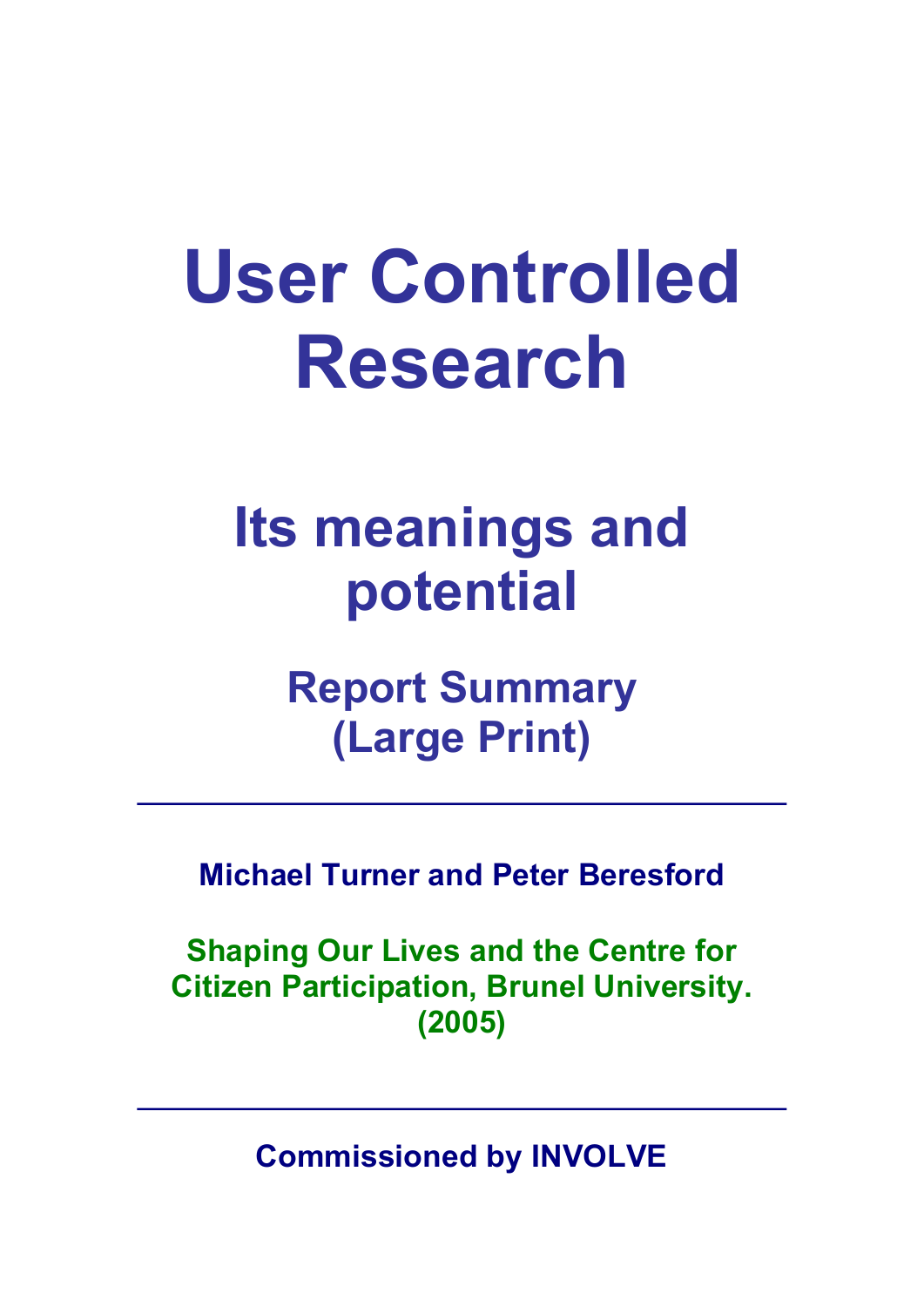## **Summary**

## **The aim and nature of this project**

User controlled research has been developed by service users and their organisations as a new approach to undertaking research and evaluation. The aim of this project was to find out more about the definition, nature and operation of user controlled research. It was carried out both through a literature review and through information provided directly by a wide range of service users and service user researchers in a series of individual interviews and group discussions. The aim was to undertake the project in a way which was consistent with the understanding we so far had of user controlled research. There was a significant consistency between the findings from the two sources of information used.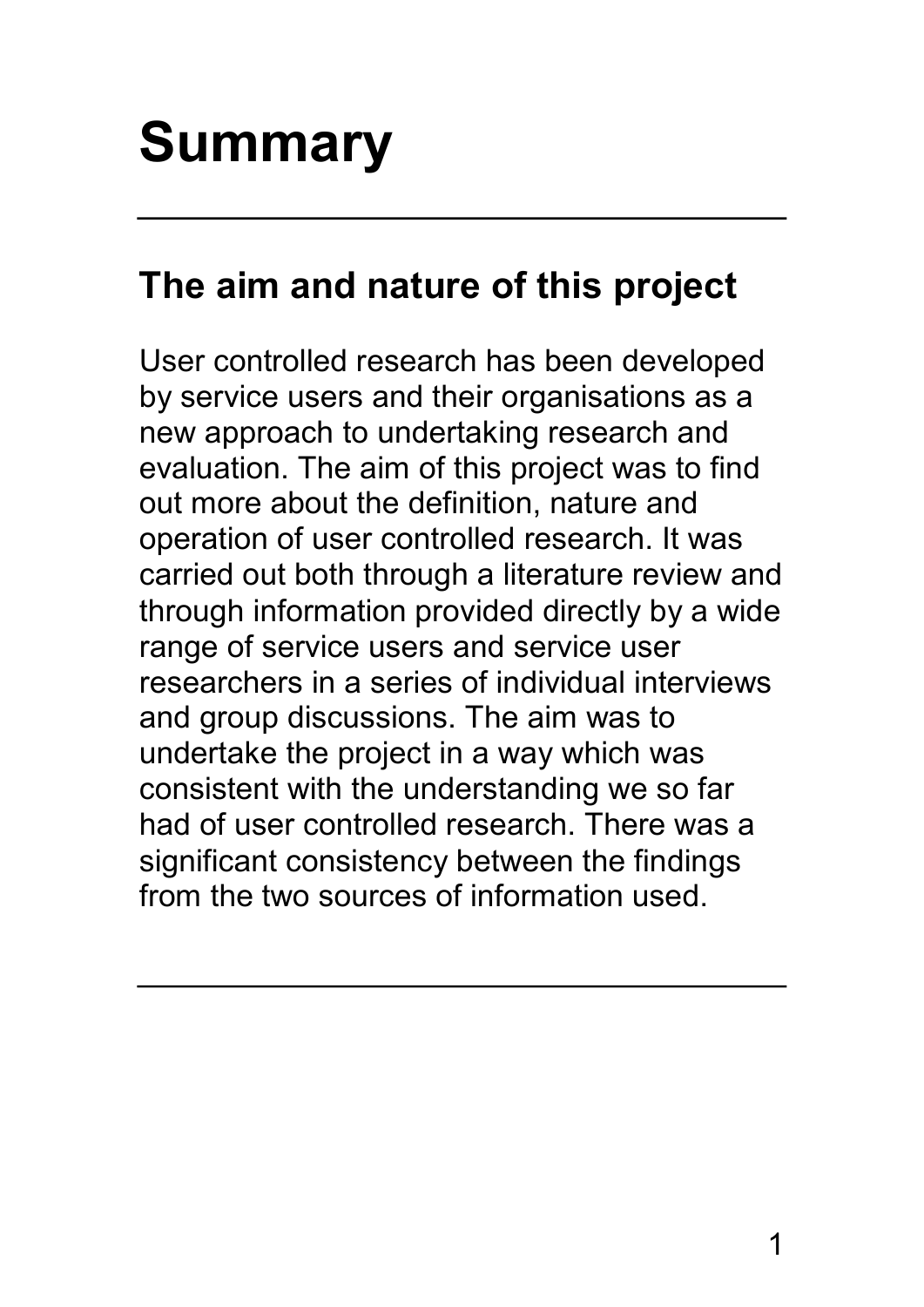## **Defining user controlled research**

#### **1 The origins and relations of user controlled research**

User controlled research has its origins in service users' dissatisfaction with traditional research, which many feel has disempowered them. It has links with 'new paradigm' research, like feminist, black and educational research. Service users tend to distinguish user controlled research from 'participatory' research (although it can also be seen as the most developed expression of 'user involvement' in research) and the two have been associated with different research philosophies. Related research approaches like 'partnership' and 'collaborative' research are also seen to have weaknesses which can disadvantage service users, notably tokenism. Service users generally see a significant difference, therefore, between user controlled research and user involvement in research.

User controlled research has much closer links with two other research approaches, emancipatory disability research and survivor research. It is not always clear whether these terms demarcate different research approaches or are used interchangeably.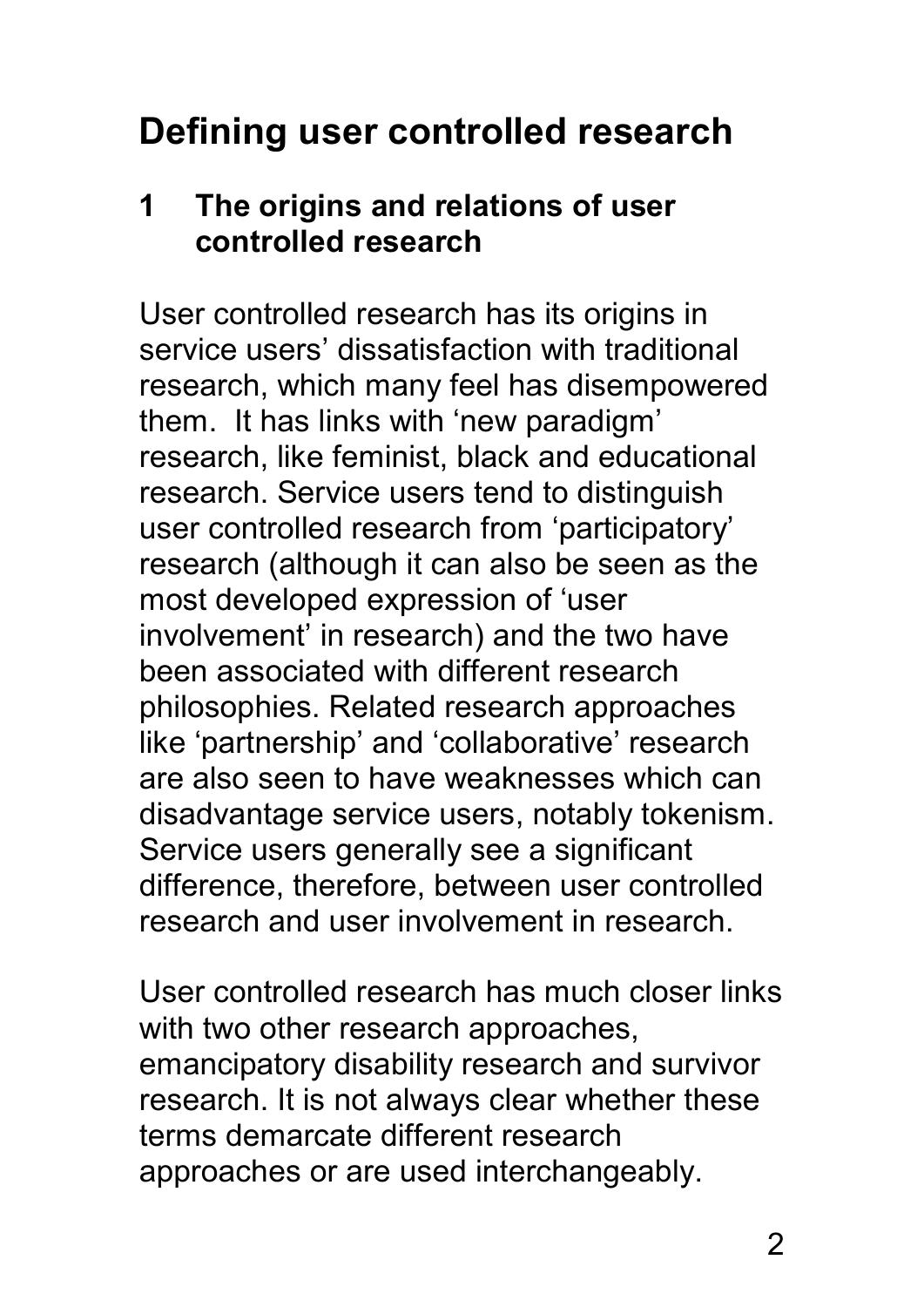Control by service users is explicitly at the heart of the idea of user controlled research. Emancipatory disability research is associated with the aspiration to liberate service users, but user control also tends to be seen as an inherent feature of it. This control is variously seen to lie with service users generally, service users who are the research participants and also with service users' (self) organisations. Emphasis is placed on control of research not lying with non-service users.

One other term is also used in this field, 'user led' research. Some service users use this term synonymously with user controlled research. Others feel that it is a vague and unhelpful term which can be used to suggest ambiguously that research is being 'led' by service users, although it is by no means controlled by them.

#### **2 The basis of definition**

Some service users use the terms user controlled research and research involving service users as if they meant the same thing. Most however draw a strong distinction between the two. User involvement in research tends to be compared unfavourably with user controlled research because the former is seen to embody inequalities of power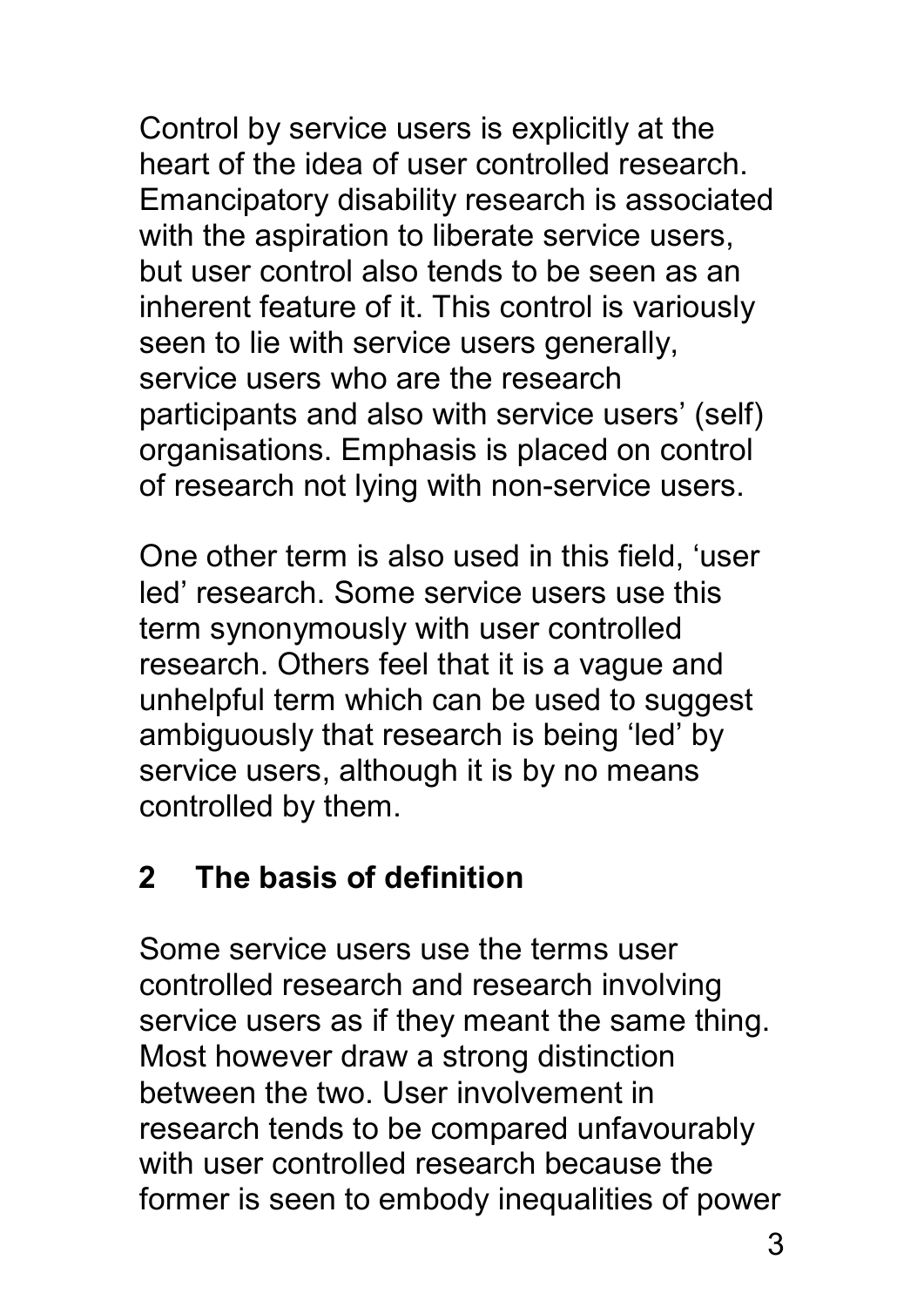which work to the disadvantage of service users.

As might be expected, control by service users is seen as the key and defining characteristic of user controlled research. Making change is commonly identified as the central purpose of user controlled research, although there is also recognition that such change may not always be achieved.

The aims of user controlled research are generally framed in terms of:

- · The empowerment of service users and the improvement of their lives (both through the process and purpose of research)
- Being part of a broader process of making social and political change
- · Changed more equal relations of research production (where the people who carry out the research and are the subject of the research relate to each other on much more equal terms)
- · Being based on social models of understanding and interpretation (like the social model of disability).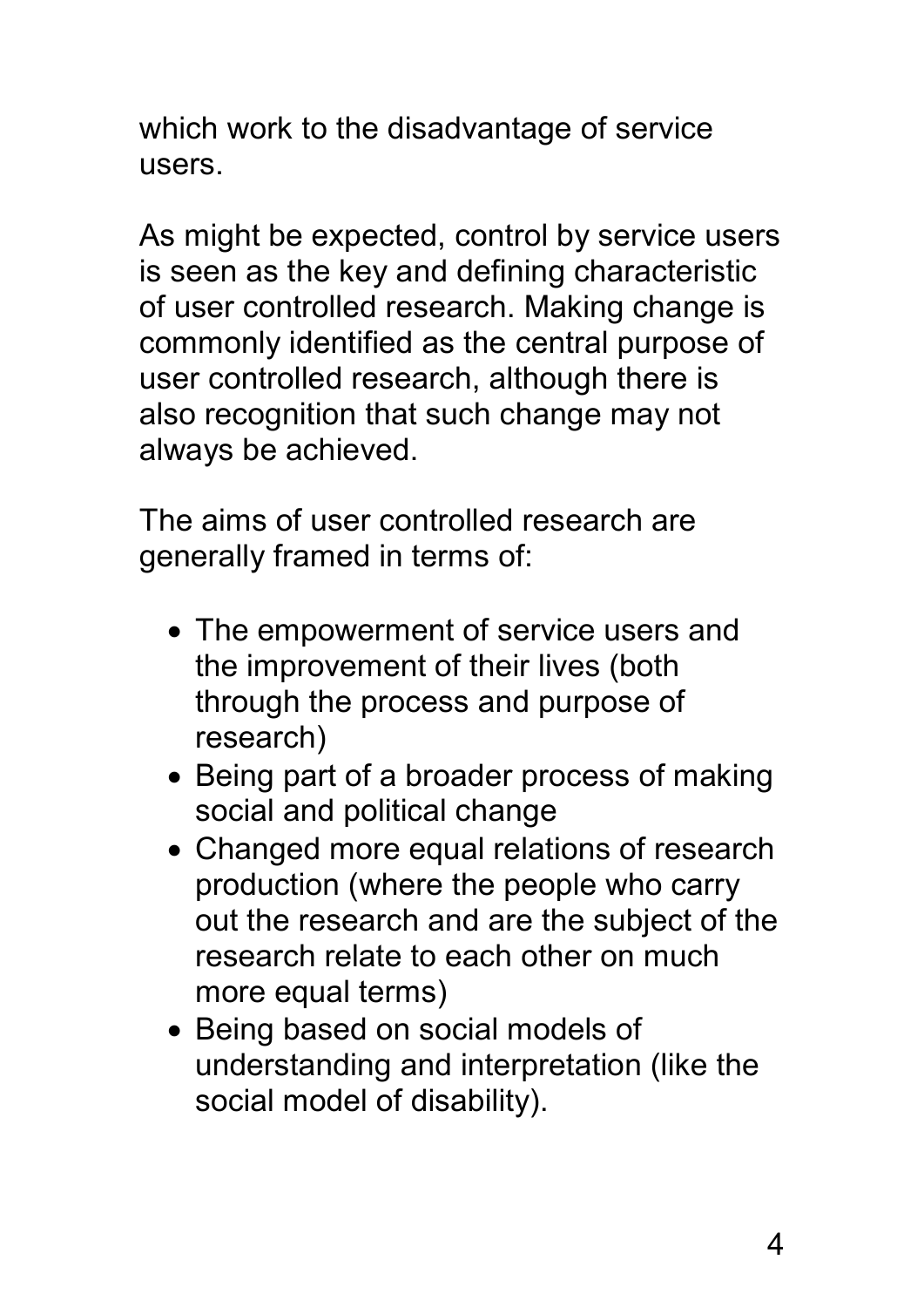Key values and principles associated with user controlled research are:

- · empowerment
- · emancipation
- participation
- · equality
- $\bullet$  anti-discrimination

Six ways in which such research can emancipate service users have been identified. These are:

- · describing of experience of disabled people/service users in the face of 'academics' abstraction/distortion of it;
- redefining disability;
- · challenging traditional research methods;
- · developing new, emancipatory methods;
- · describing the collective experience of disabled people/service users and service user movements;
- · evaluation of services run by service users.

Some writers have suggested that some groups (notably people with learning difficulties) may not be able to undertake their own user controlled research; others, including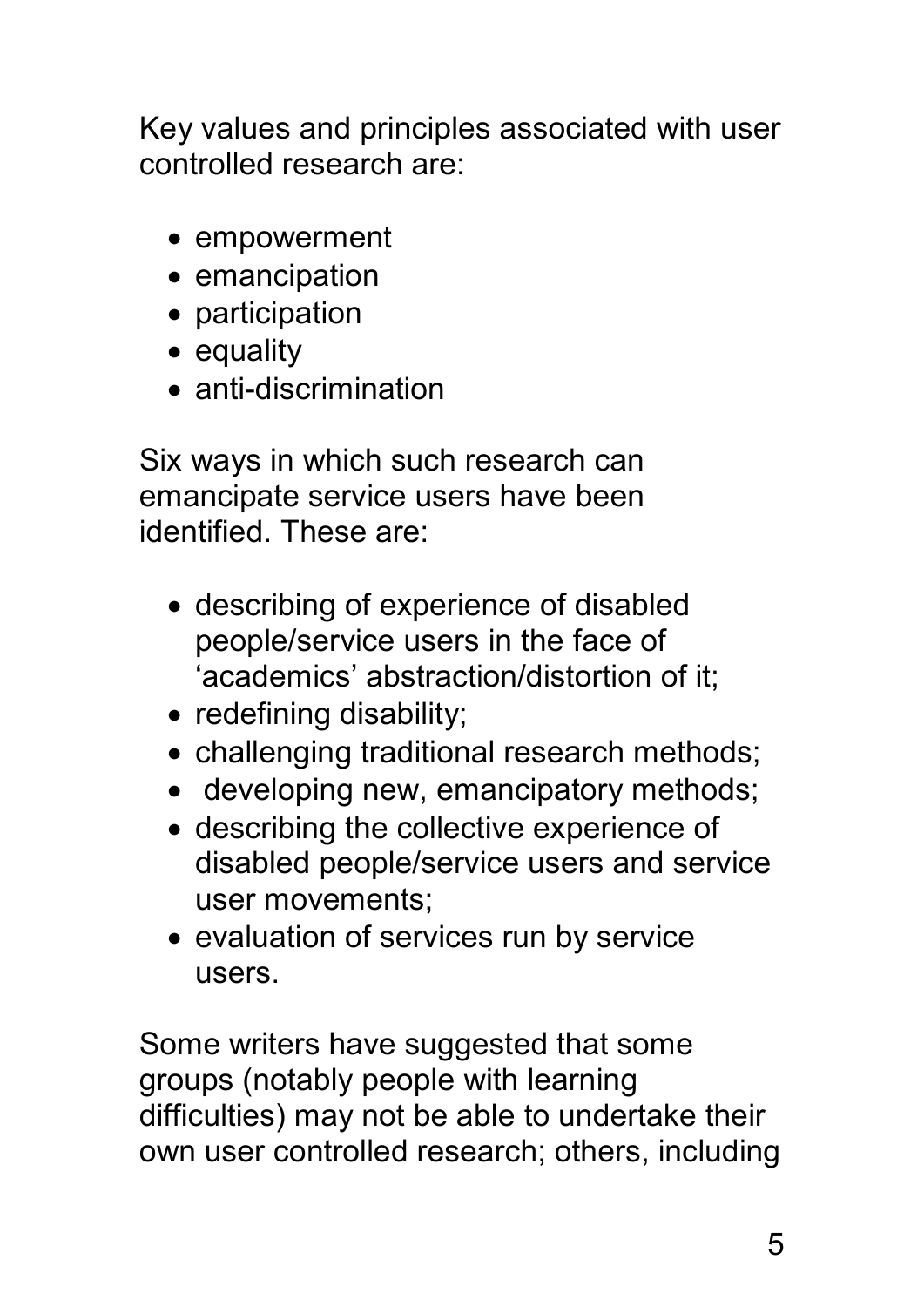some people with learning difficulties contest this and produce their own research.

User controlled research can be based on both qualitative and quantitative research methods and is also developing its own research methods.

## **Good practice for user controlled research**

Good practice for user controlled research is seen to follow closely from adherence to the values and principles which service users associate with such research.

- · Clarity; the nature, aims and objectives of user controlled research must be clearly explained to participants;
- · Confidentiality and anonymity should be absolutely assured (unless otherwise desired);
- Information giving by research participants should be a positive and empowering (rather than mechanical) experience. It may also entail a two way reciprocal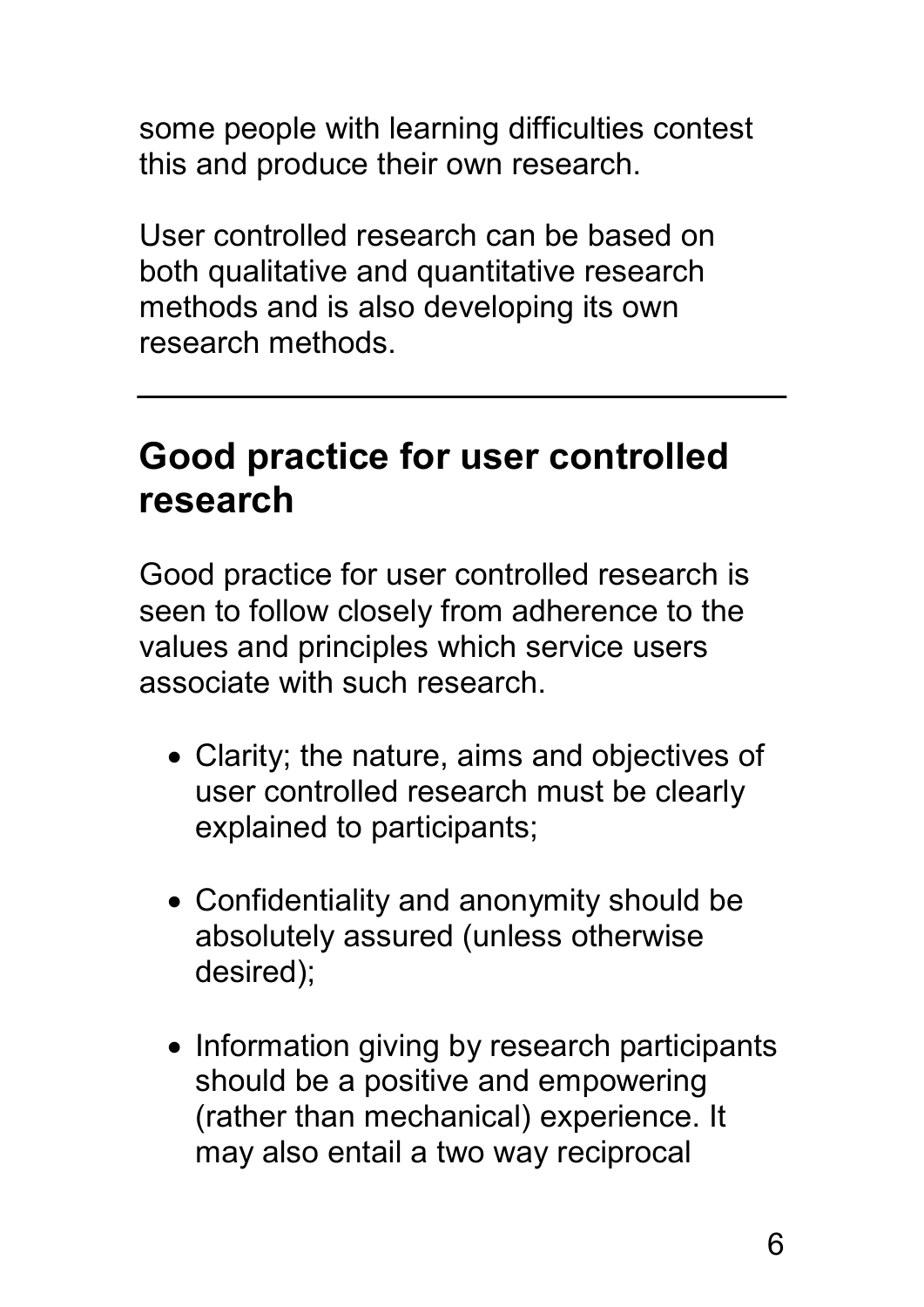relationship of information exchange with the researcher;

- · Equal access in terms of communication, physical and cultural access to enable the positive involvement of everyone;
- · Proper payment should be made to all involved in user controlled research (if it is wanted – there needs to be flexibility). It should be made in a rapid and appropriate way;
- · Appropriate feedback and reporting on the research should be ensured to participants at all its stages. They should be kept fully informed of progress and developments (unless they indicate otherwise). This is part of the process of ensuring accountability;
- Service users see democratic accountability to service users as a key requirement for good practice in user controlled research. This might be achieved by the research project itself being democratically constituted or it being located within a democratically constituted service user organisation;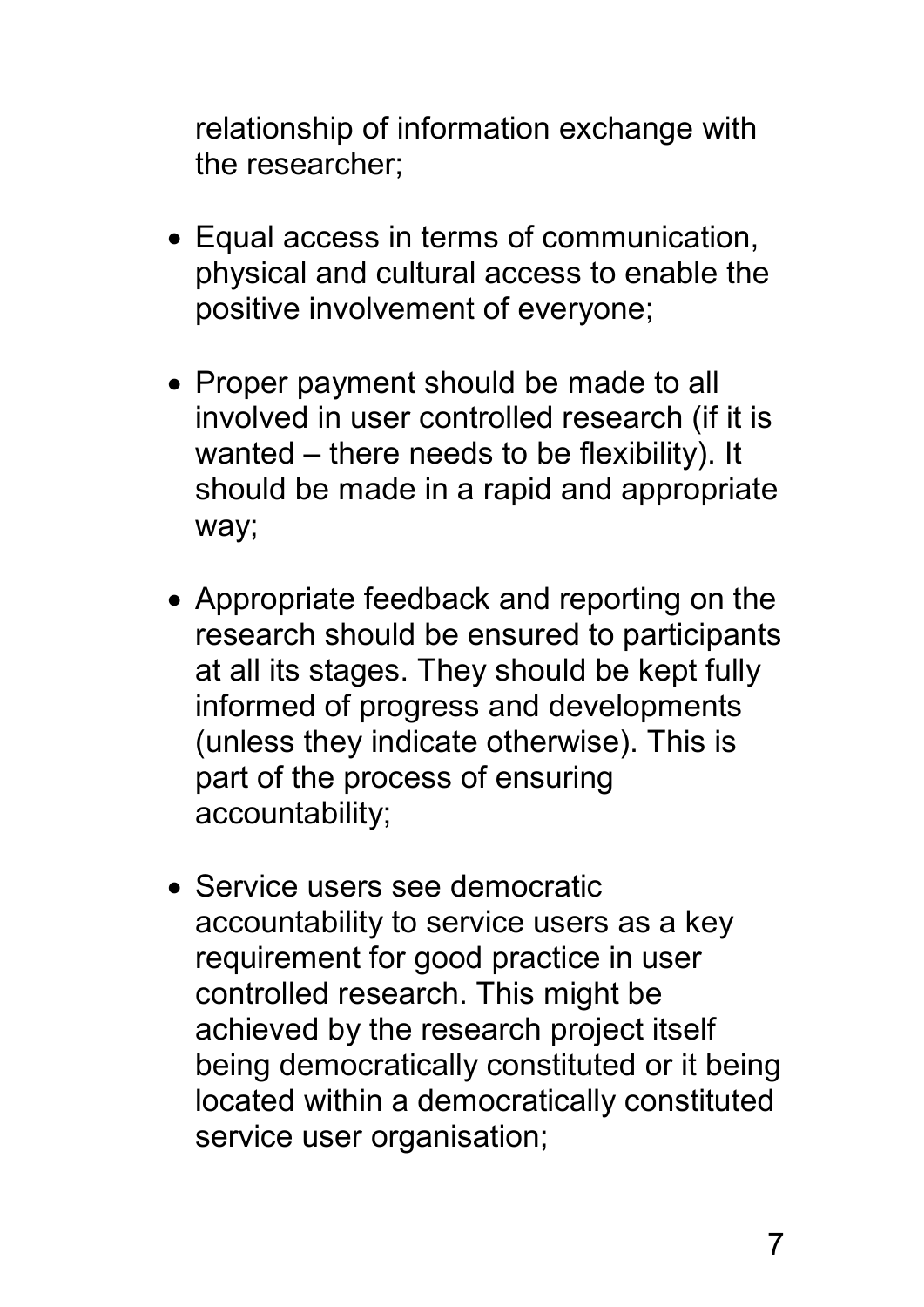· User controlled research is closely linked with making change. Follow-up action to improve the lives of service users is therefore seen as a key component of good practice in user controlled research.

#### **Should the researcher be a service user?**

While service users tend to highlight the importance of user control in all aspects and stages of user controlled research, it is not always seen as essential that service users undertake all research tasks and activities. Where there does seem to be agreement is that people should be subject to the control of service users. This issue is a particular subject of discussion in relation to whether the researcher should be a service user. There is no agreement about this. Arguments for and against using service users as researchers are raised by service users themselves.

While some practical obstacles in the way of service users always taking on this role are identified, philosophical objections are also offered to researchers only being service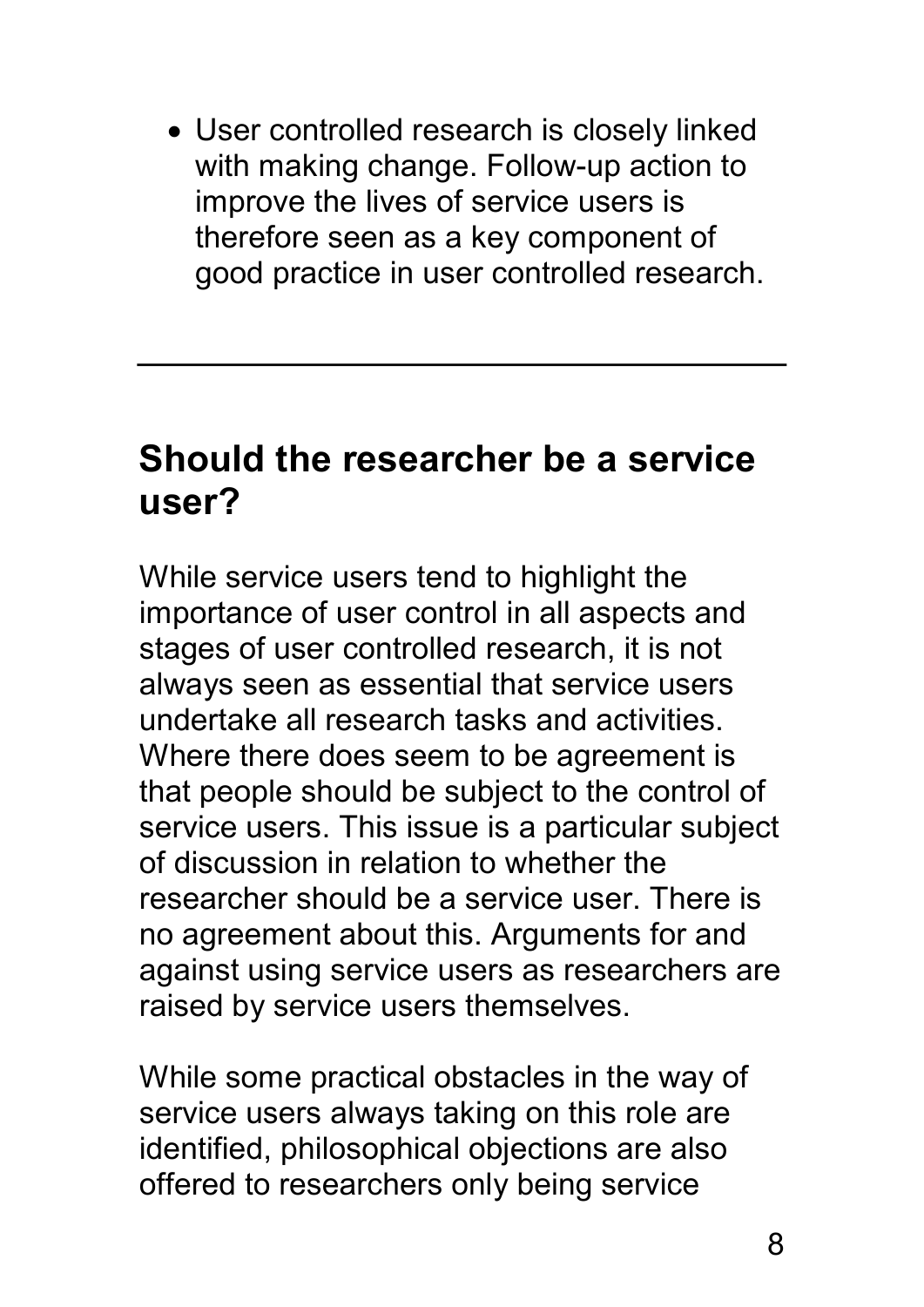users (for example, service user researchers may then just become another kind of 'expert' , divorced from other service users). Service users tend to see all researchers and research (and not only service user researchers and research) as reflecting sectional interests.

## **The benefits of user controlled research**

Service users see user controlled research as bringing benefits through developing ideas, knowledge and understanding about service users, their lives and the services which they receive. It is not only seen in terms of the benefits it can offer service users. There are strong views that it can (and should) be helpful to other stakeholders too. But it is seen as having particular benefits to offer service users. These relate to its:

- · strong commitment to and particular capacity to make change in line with what service users want;
- emphasis on supporting more equal research relationships;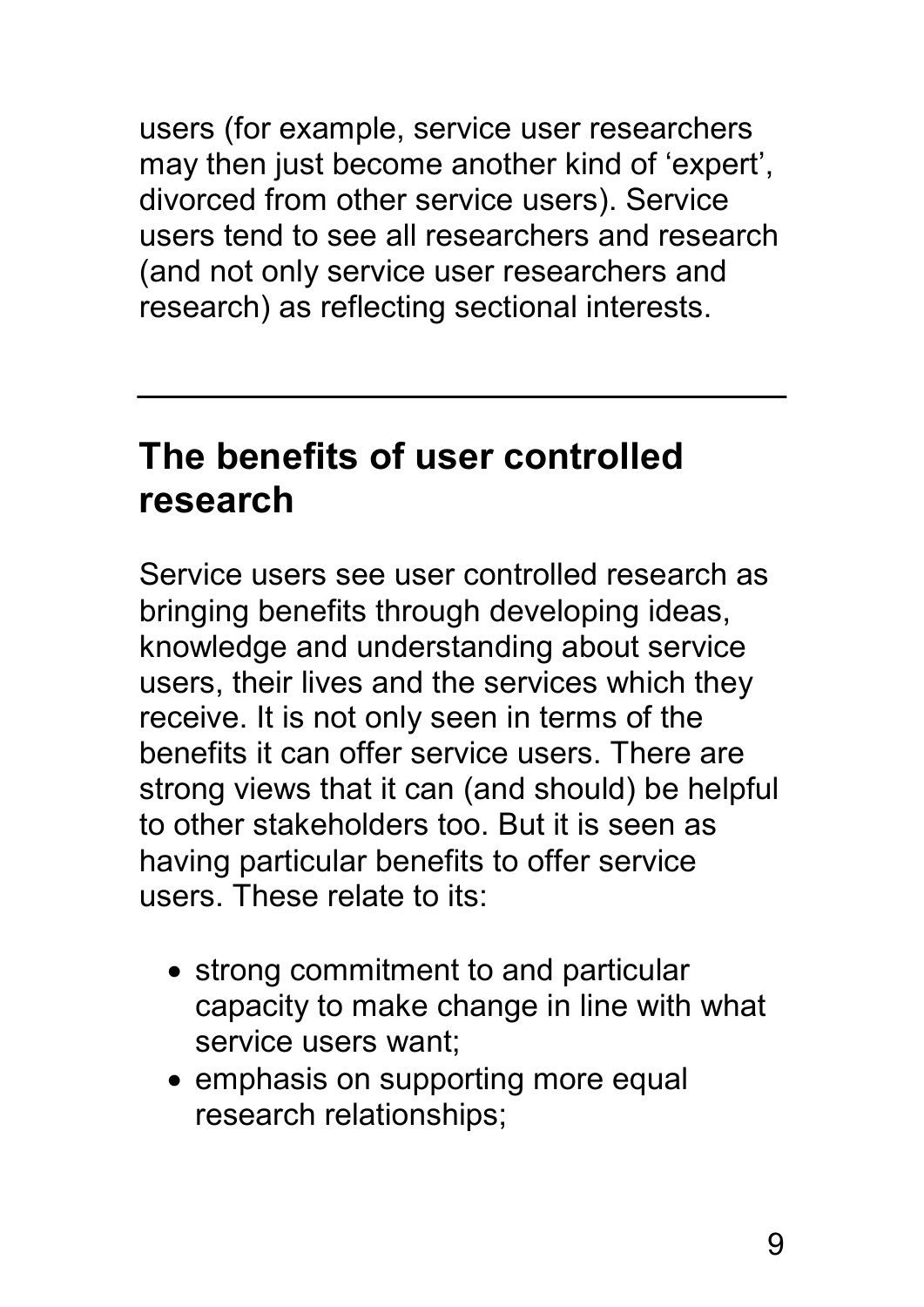• rationale of making involvement in research a more positive experience for participants.

Service users talk about the particular capacity of user controlled research to:

- · Be useful, because it starts from service users' shared experience and understanding;
- · Identify and develop new issues of importance to service users;
- Be more inclusive than traditional research approaches, for example, because it generates trust among potential research participants;
- · Offer personal benefits to research participants (through its concern with equality and empowerment), as well as having particular contributions to make to research.

### **Barriers facing user controlled research**

Service users identify a wide range of barriers in the way of the development of user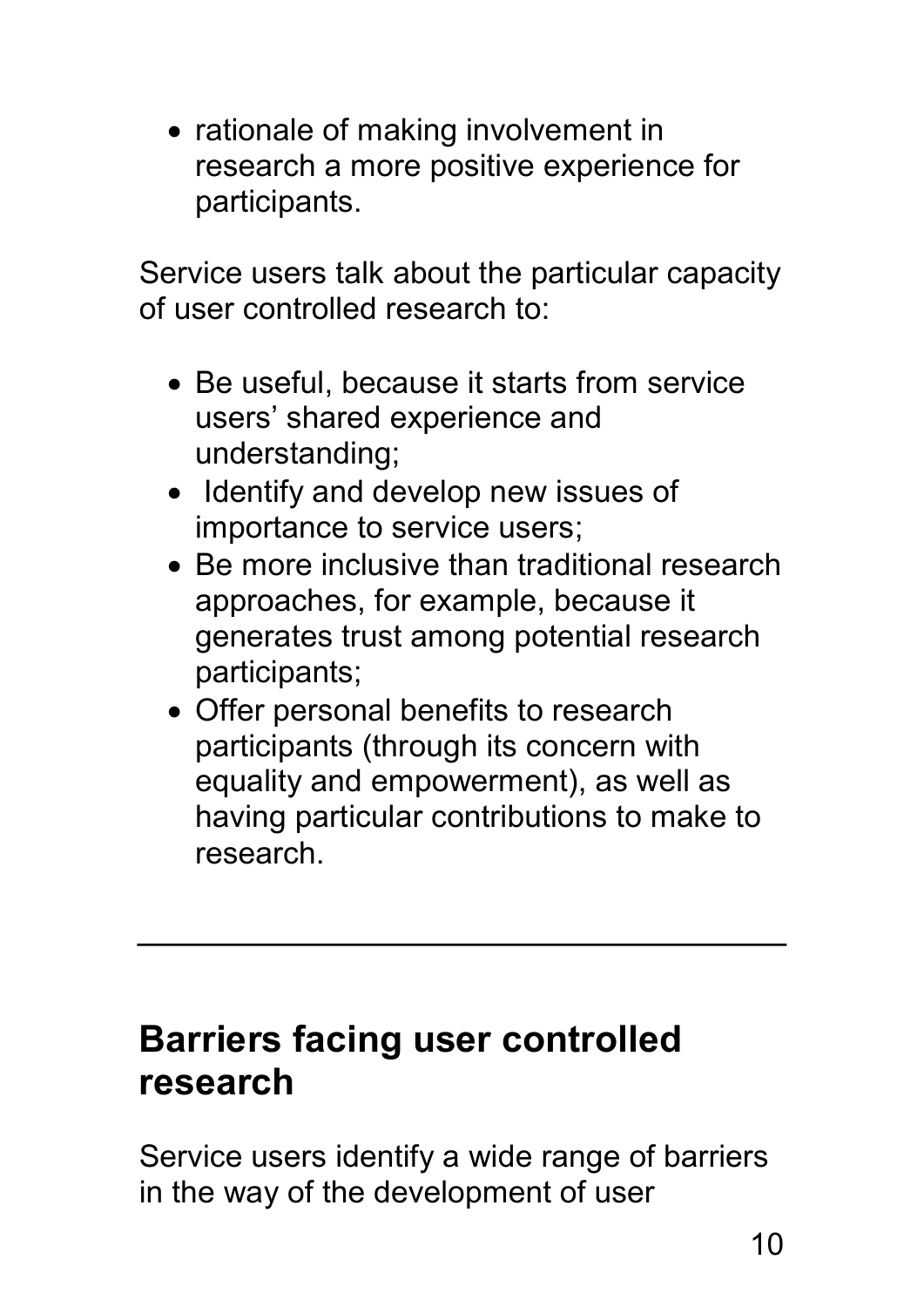controlled research. These include the following:

- · The continued dominance of medically based research associated with positivist values of 'scientific rigour' and 'neutrality' , are seen by service users to lead to the devaluing of user controlled research, with its emphasis on subjectivity, personal experience and allegiance to disadvantaged groups;
- · There are concerns that while 'user involvement' in research and user controlled research may currently be more acceptable, fashions may change, leaving both insecure and without long term credibility;
- · A key barrier is felt to be mainstream research assumptions that user controlled research is subject to bias. Service users stress its transparency and capacity to be rigorous, as well as the value of it taking sides with disempowered groups. They refer to the inherent bias that can affect all research (and particular biases like that created by the powerful role of the pharmaceutical companies in medical/psychiatric research). The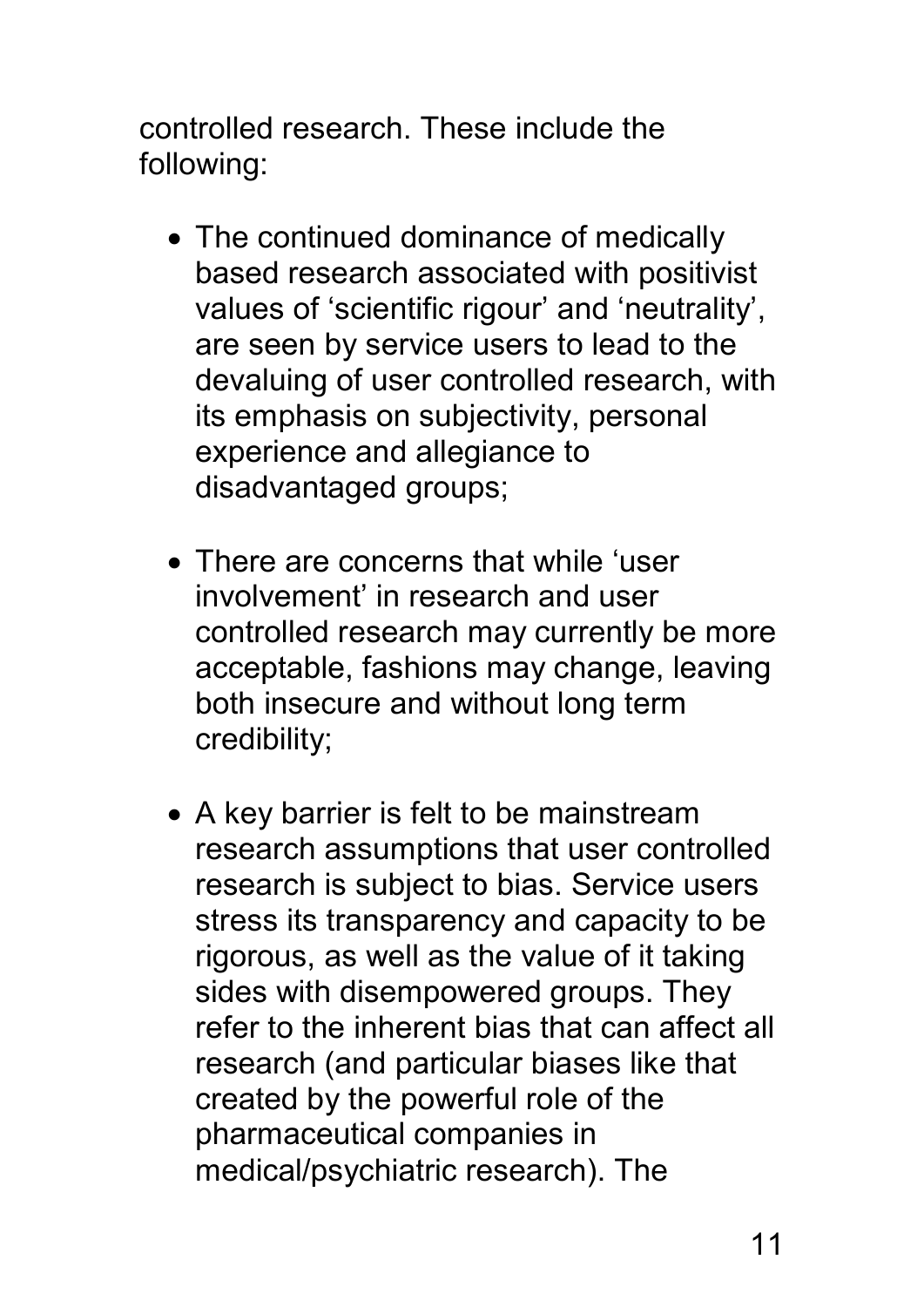tendency to devalue user controlled research as biased is identified by some service users as a form of discrimination in itself;

- · Service users emphasise the capacity of user controlled research importance to be inclusive and address diversity, but also identify obstacles there can be in the way of this and the need to avoid false claims of being 'representative';
- There is a strongly held view that user controlled research faces particular difficulties in securing funding and does not compete for it on equal terms. The problems this creates are further magnified by the additional resource issues that the participatory and inclusive values of user controlled research generates;
- Service users are a large and diverse group. They do not necessarily have shared experience, understandings or agendas. This can undermine solidarity, give rise to discrimination and create its own inequalities and hierarchies which can limit the potential and effectiveness of user controlled research;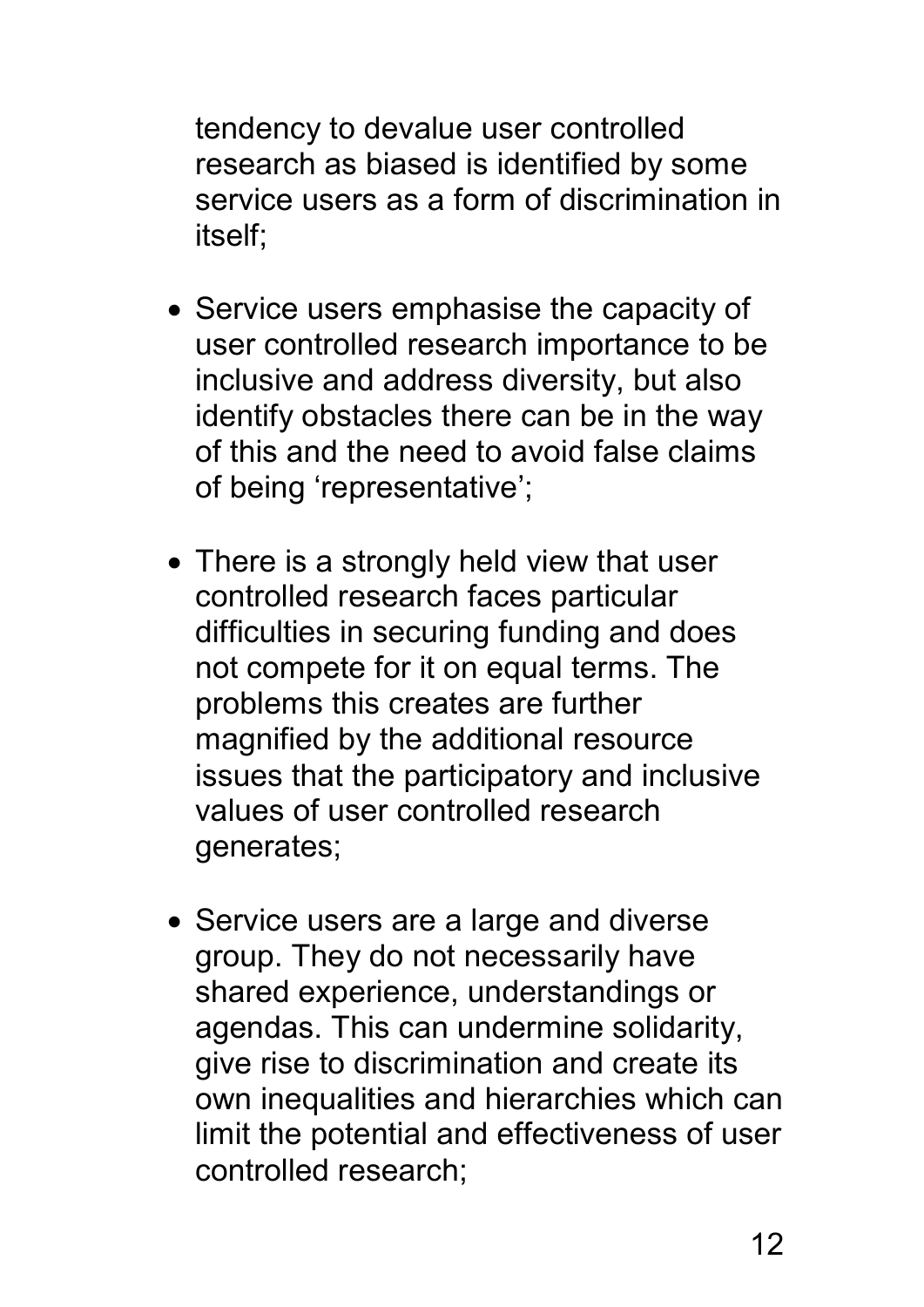- · User controlled research can generate particular difficulties, pain and stress for service user researchers who share similar experience to those of research participants. This needs to be addressed with sensitivity and support;
- The shortage of suitable good quality training is still restricting the supply of potential user researchers, while familiarity with and experience of user controlled research among mainstream researchers, research organisations and funders is delaying the acceptance and extension of user controlled research. There are unmet needs for education and training among all participants: service users, service user researchers, non-service user researchers and research related organisations. At the same time, some service user researchers, particularly researchers with learning difficulties are being excluded from research opportunities by arbitrary requirements for them to have conventional academic qualifications to which they have had less access.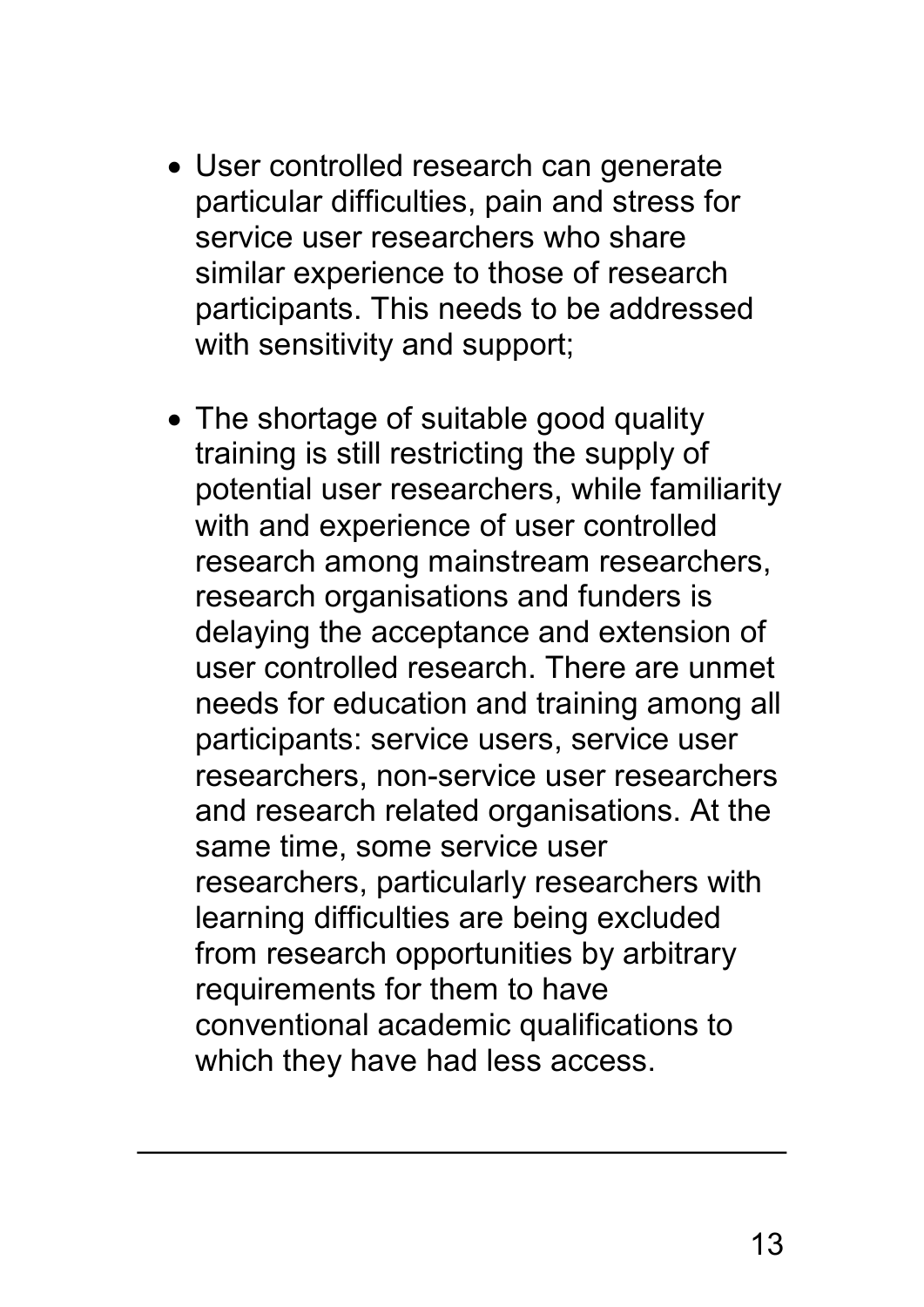## **The future**

There are a wide range of concerns about the future of user controlled research. Service users highlight many fears that they have. User controlled research is seen as having a particular contribution to make and this gives some people hope for the future. Others see user controlled research as at a disadvantage in relation to other forms of research and feel that there will need to be structural and attitudinal changes for this situation to change.

Service users identified four key areas of activity for taking user controlled research forward. These are through:

- Improving its relationship with research funders
- The national co-ordination of user controlled research
- Strengthening the position of user controlled research
- Linking user controlled research with user involvement generally.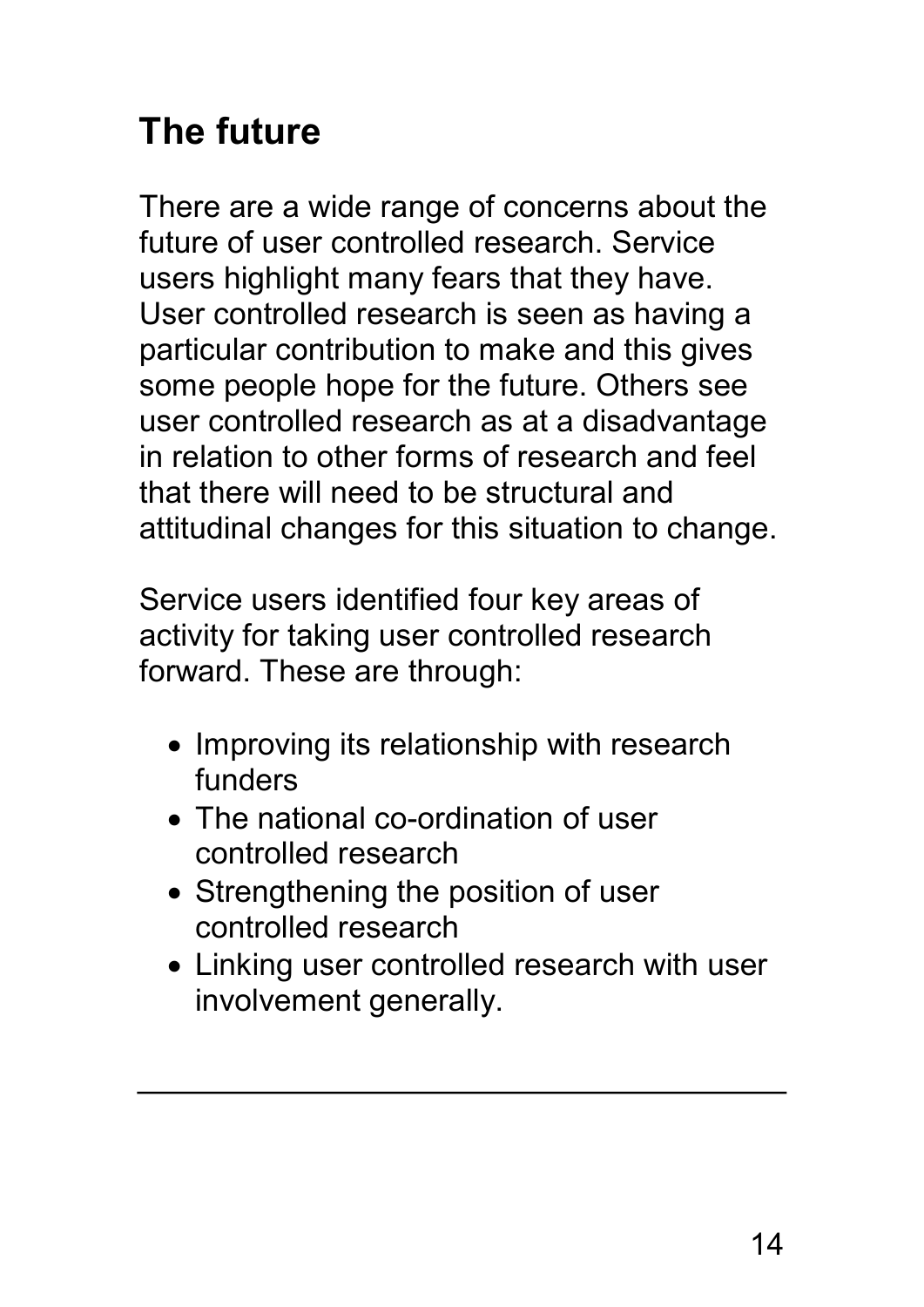## **Conclusions**

User controlled research has made much progress but still faces major barriers and problems. There has been a much greater focus in research on user involvement in research, although service users have highlighted its significant limitations. In addition most funding has been devoted to supporting user involvement in research and proportionately very little to take forward user controlled research.

There is now a significant body of user controlled research, both small and large scale, based on qualititative and quantitative research methods and it can be seen to constitute a coherent and feasible research approach. While there are many areas of agreement, there are also some issues where significant differences of opinion exist. The report offers a series of recommendations to take forward user controlled research and understanding of it.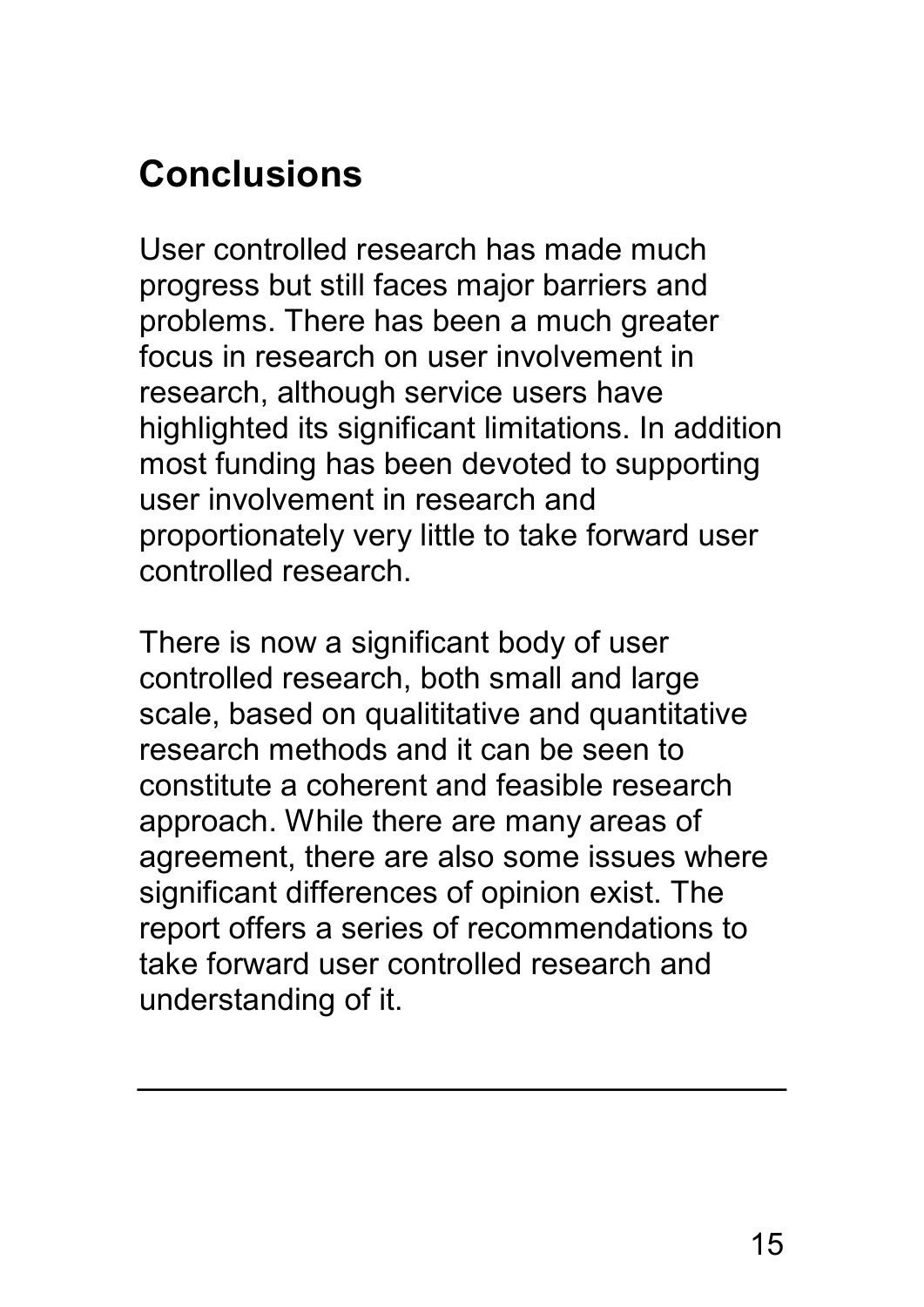## **Recommendations**

The findings from this project have implications for all the key stakeholders involved in research and the development of new approaches to research, including user controlled research. This includes research organisations and mainstream researchers, funders, commissioners, service users, user organisations, user researchers and those involved in research governance and ethics procedures. An effective strategy for supporting the development of user controlled research will need to address all of these.

#### **Sharing knowledge about user controlled research**

• There is still considerable misunderstanding and misapprehension about user controlled research. Existing knowledge about user controlled research, including the findings from this project, needs to be widely disseminated to service users, mainstream researchers and research organisations, members of ethics committees and to research funders;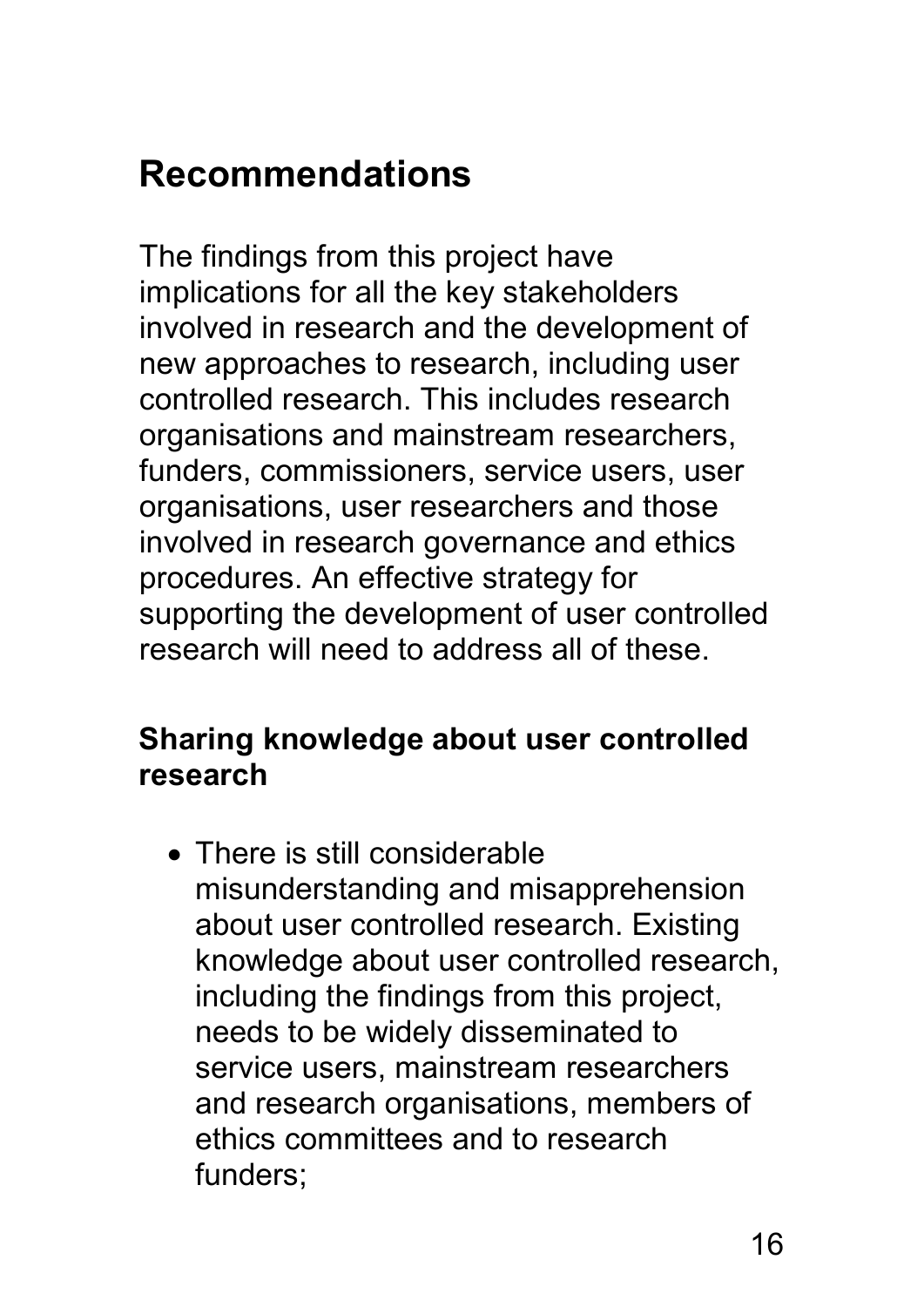- Additional guidance on both the principles of and good practice for user controlled research needs to be produced to enable it to develop on equal terms with other research approaches. The findings from this project offer additional material to be used in future guidance and training resources;
- · It is important to develop *accessible* materials about user controlled research. From undertaking the literature review it became apparent that some of the writings on this subject can be as difficult to understand as literature on traditional research. If user controlled research is to engage a wide range of service users and be widely developed by service user organisations, then information about it needs to be produced that is accessible as possible;
- Information and guidance need to be developed, particularly for research funders on how to support user researchers and user controlled research as part of their overall funding strategy and responsibilities;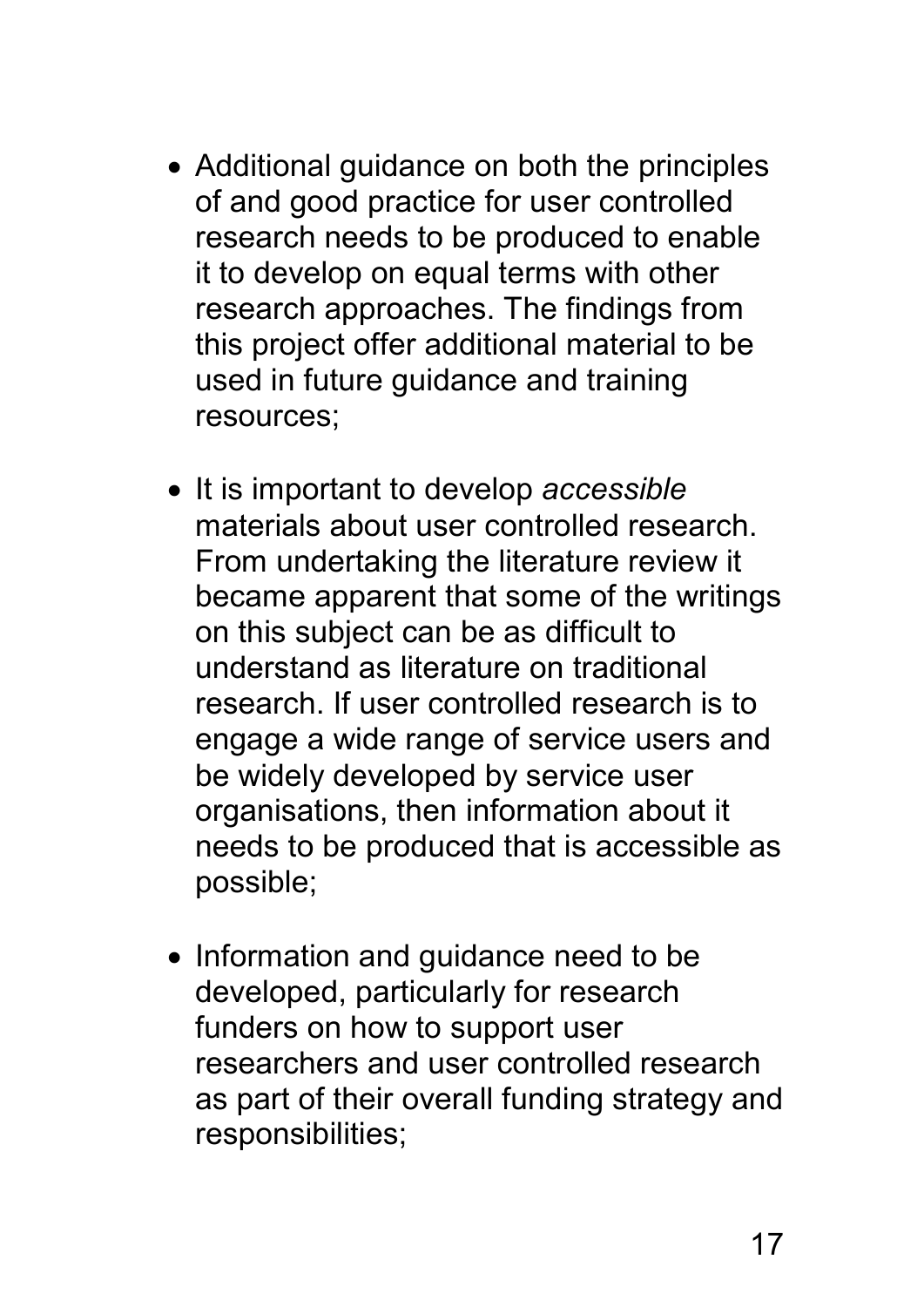#### **Recognising the resource implications of user controlled research**

· User controlled research has particular resource implications. Ensuring equal access, enabling diverse involvement and supporting service users to carry out their own research on equal terms, all have resource implications. User controlled research, for these reasons tends to take longer and gives rise to additional costs. Both of these issues need to be recognised by research funders and research organisations;

#### **Training to support user controlled research**

- · More training (particularly user led training) about user controlled research needs to be developed for all key stakeholders, including mainstream researchers, service users, research organisations and research funders;
- There is no agreement among service users over whether researchers in user controlled research should themselves be service users. There are different philosophical viewpoints about this. But service users also highlight practical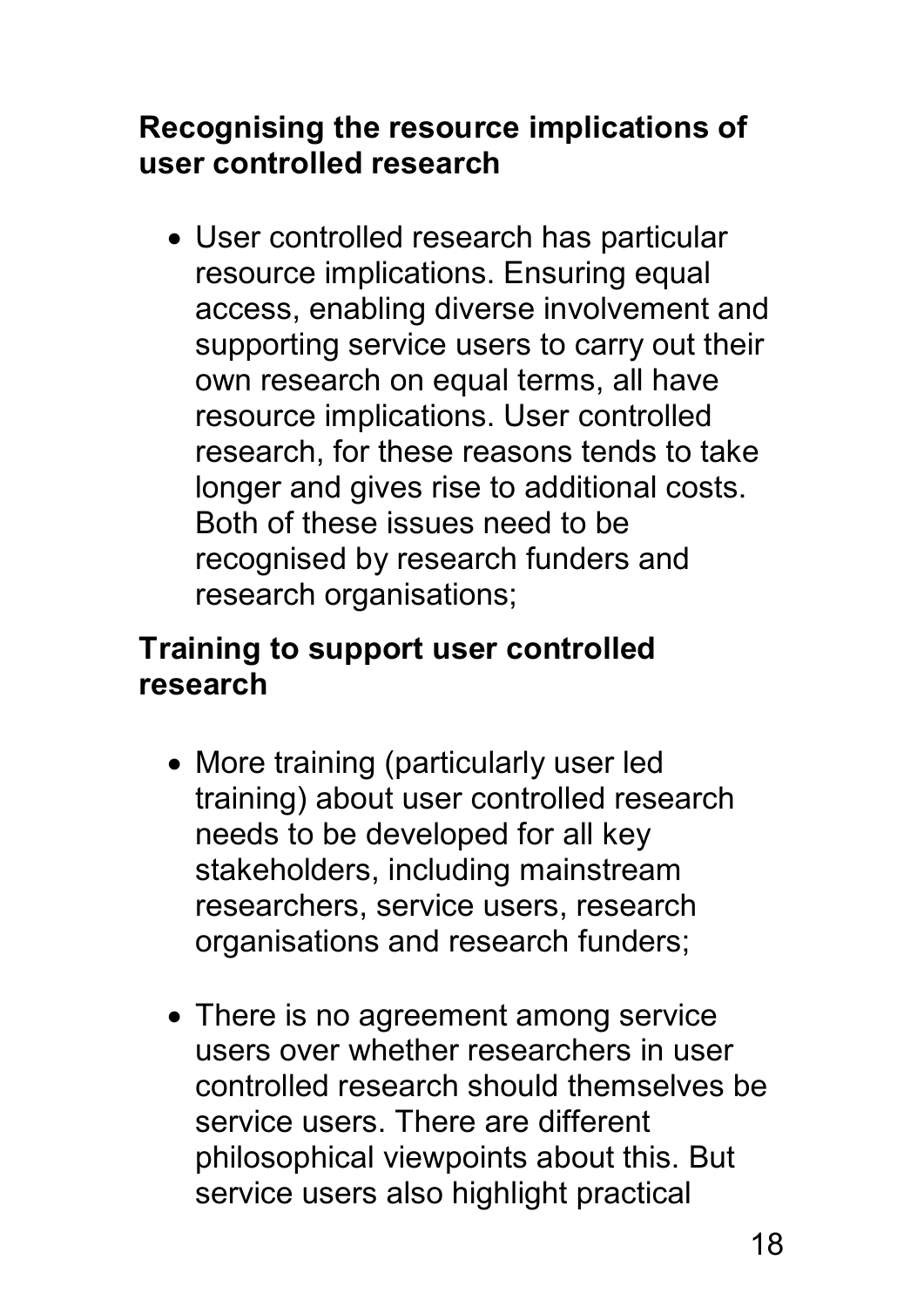obstacles restricting the availability of suitably skilled user researchers. These need to be addressed;

· More training opportunities are needed for service user researchers, including further opportunities for research training. Unnecessary requirements to possess formal academic qualifications which can act as a barrier excluding service users with appropriate skills and experience, particularly service users with learning difficulties, should not be used to debar them from research employment opportunities. At the same time there need to be more opportunities for service users who wish to, to undertake undergraduate and postgraduate research training and PhDs with funding provided. Such training opportunities should be monitored;

#### **Including black and minority communities**

· This project has unfortunately not provided much information about user controlled research in relation to black and minority ethnic communities. Further exploration of user controlled research from the perspective of black and minority ethnic service users is needed so that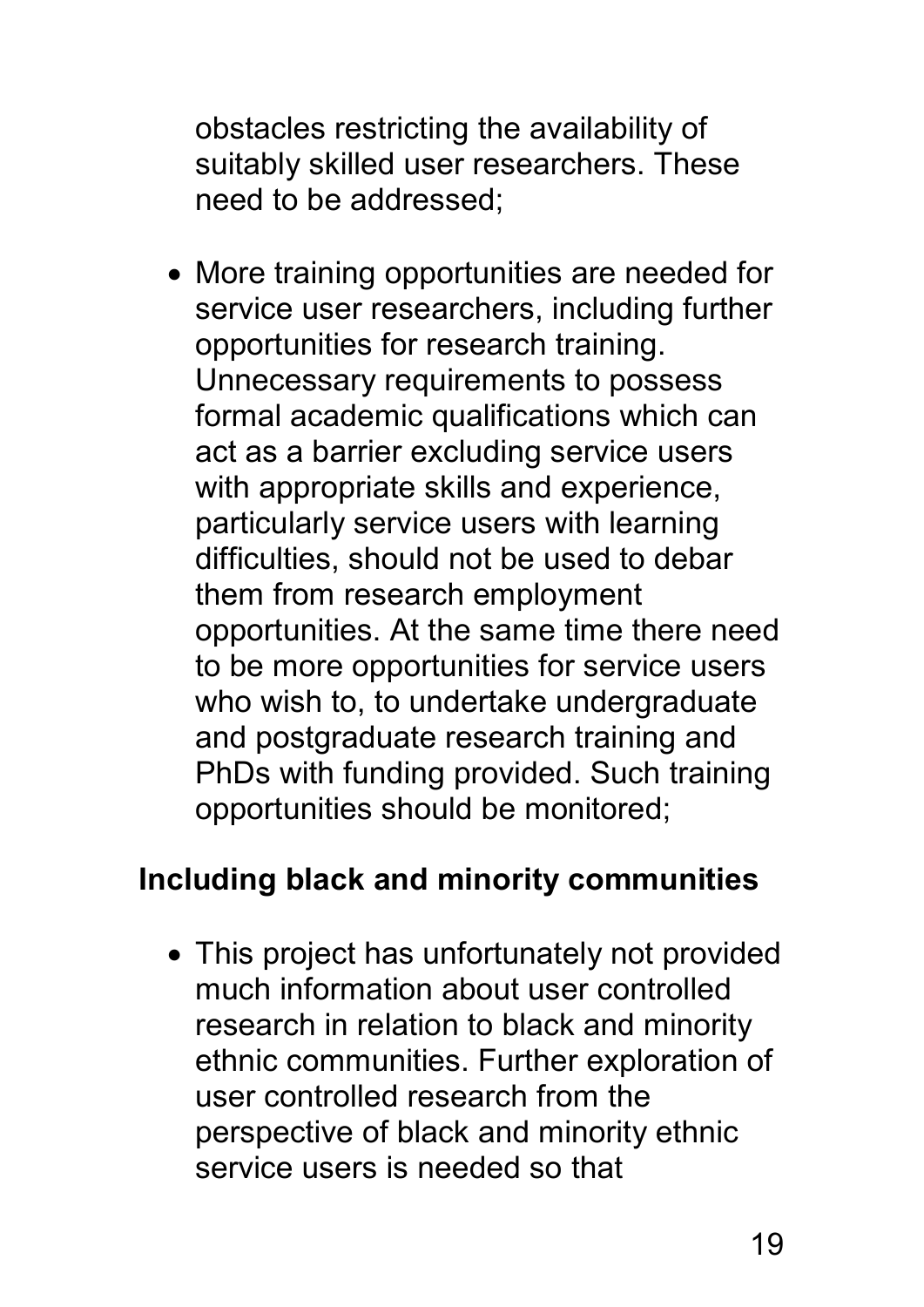appropriate support can be offered to take forward this aspect of user controlled research;

#### **Safeguarding the future of user controlled research**

- · Service users feel very insecure about the future of user controlled research. Practical steps need to be taken to challenge this sense of insecurity and to safeguard user controlled research for the future and to make sure that it has the potential to make its full contribution;
- Both statutory and non-statutory research funders increasingly require evidence of user involvement from research projects seeking funding. In addition, the allocation of research funding should be monitored to record the scale and proportion allocated to user controlled research and emerging trends. In relative terms this proportion remains tiny and a key proposal of the first social care service user workshop convened by INVOLVE was that it should be increased significantly;
- · More funding should be made available to support larger user controlled research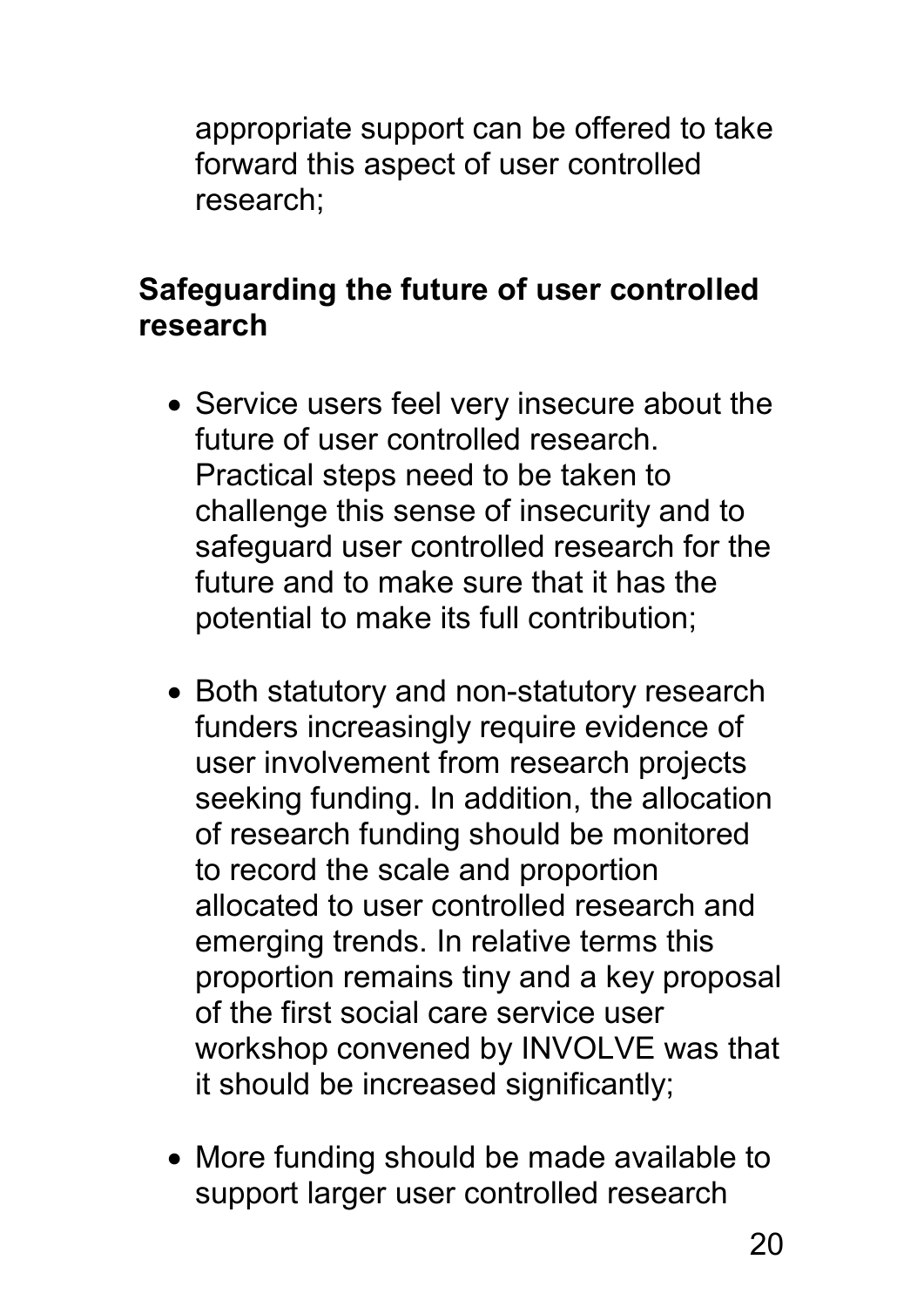projects, including ones employing quantitative, comparative and longitudinal studies;

- · A significant proportion of what is identified as user controlled research is currently being undertaken by non user controlled organisations. This is particularly true of large research projects. This development needs to be monitored. More support is needed for user controlled research to be undertaken on equal terms by user controlled as well as other organisations;
- · A coherent programme of evaluation of user controlled research projects needs to be established in order to maximise its contribution;
- · Variations of research methods and methodology are already developing as a result of the introduction of user controlled research. These should be explored and collated in order to disseminate the learning they are providing.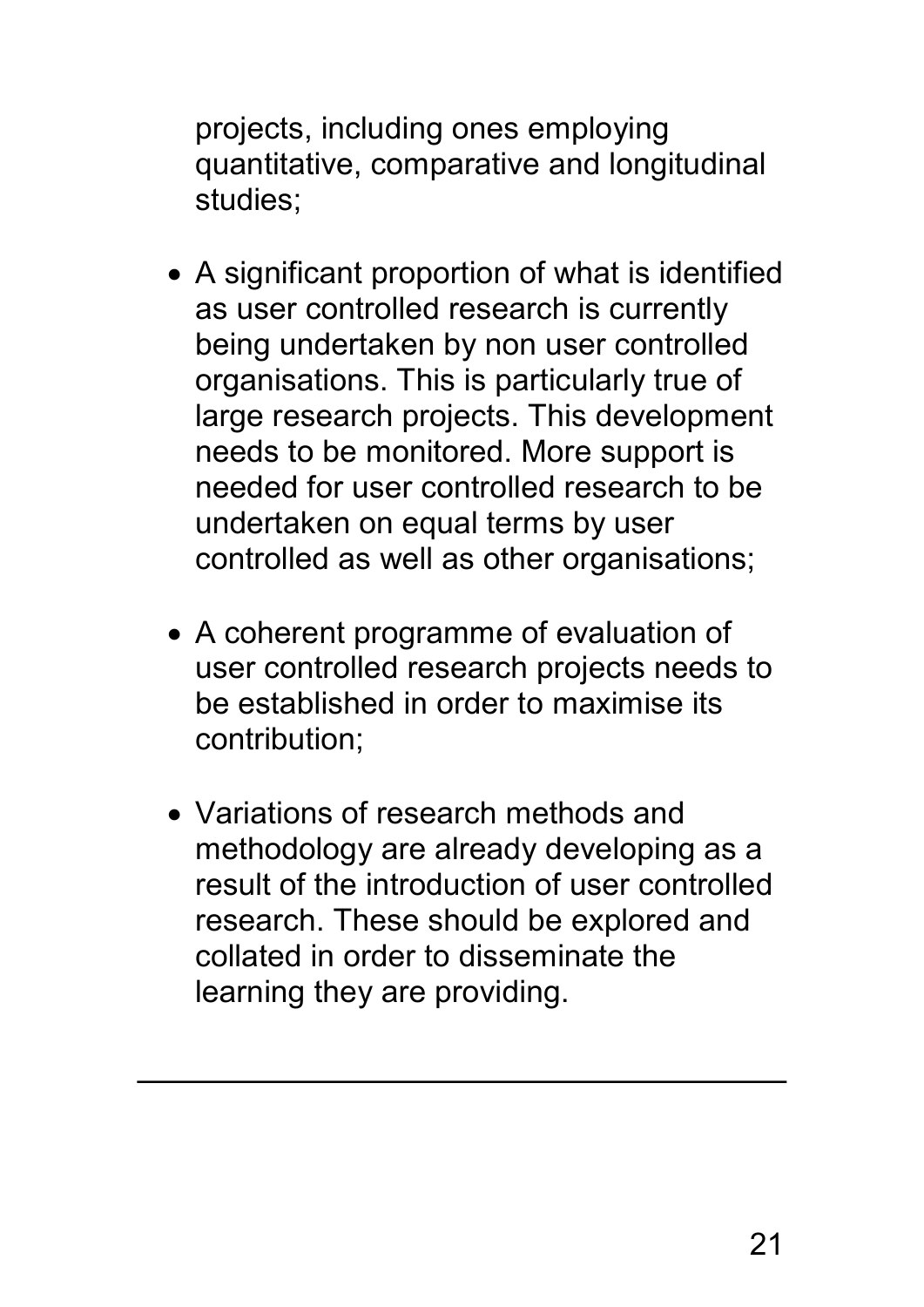**User Controlled Research: Its meanings and potential Report Summary July 2005**

### **Further information:**

The summary can be downloaded from the publications section of the INVOLVE website **[www.invo.org.uk](http://www.invo.org.uk/)** or from the Shaping Our Lives website **[www.shapingourlives.org.uk](http://www.shapingourlives.org.uk/)**

INVOLVE (**[www.invo.org.uk](http://www.invo.org.uk/)**) promotes public involvement in NHS, public health and social care research and is funded by the Department of Health.

Shaping Our Lives ( **[www.shapingourlives.org.uk](http://www.shapingourlives.org.uk/)**) is a National User Network, funded by the Joseph Rowntree Foundation and the Department of Health.